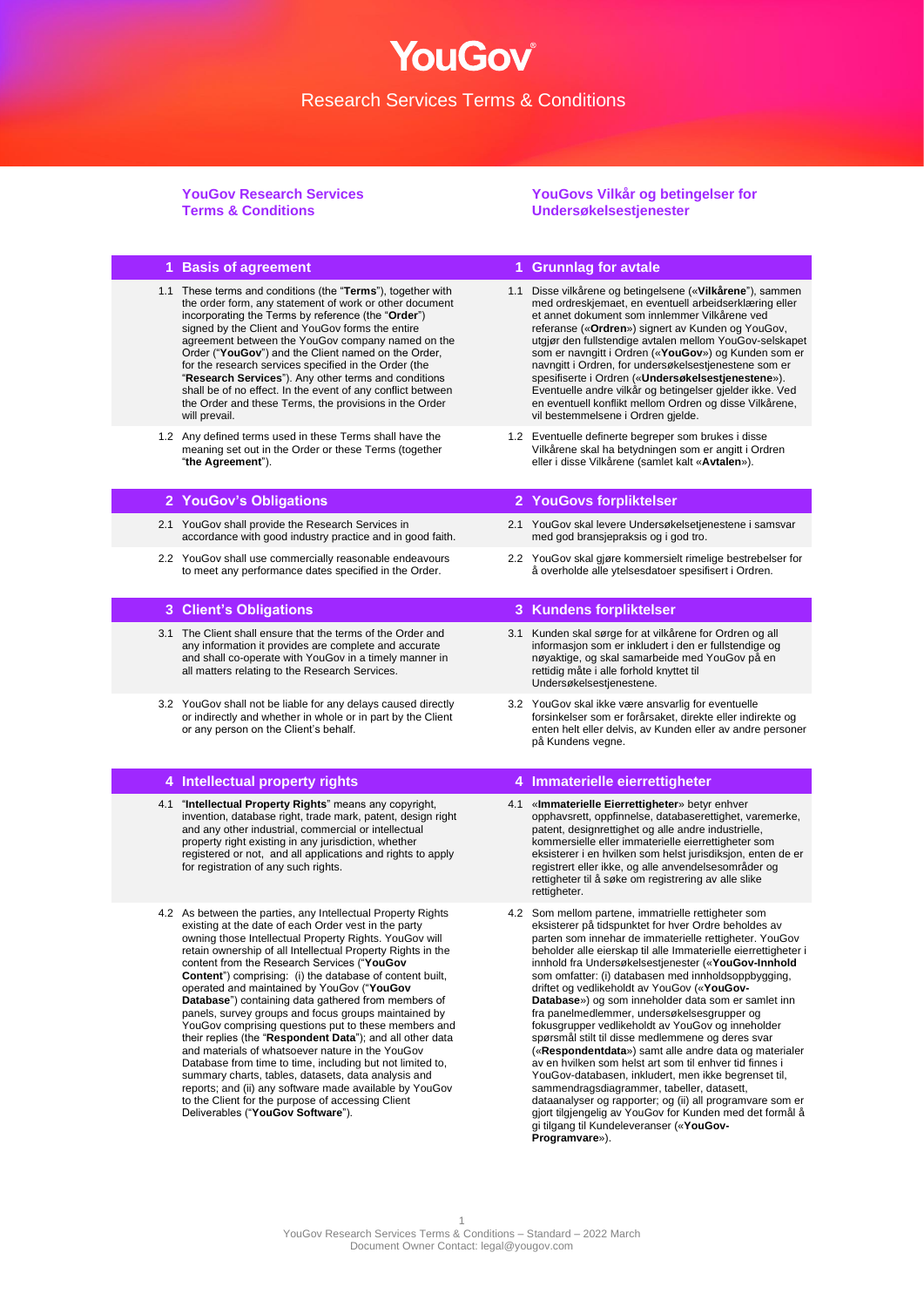- 4.3 Subject to YouGov's Intellectual Property Rights in the YouGov Content, all survey reports delivered by YouGov to the Client as part of the Research Services ("**Client Deliverables**") will be the property of the Client. YouGov grants to the Client a non-exclusive, irrevocable, royaltyfree, non-sub licensable licence to use the YouGov Content only to the extent that such use is necessary to use the Client Deliverables as permitted under this Agreement.
- 4.4 Nothing in this Agreement shall be construed as allowing the use of the Research Services, Client Deliverables, YouGov Content or any extracts from the Client Deliverables, to create a derivative work, product or service which:
- 4.4.1 infringes the Intellectual Property Rights of YouGov or its licensors;
- 4.4.2 is a commercially competitive work, product or service or part thereof which competes with or could be substituted for a work, product or service provided by YouGov; or
- 4.4.3 otherwise damages the commercial interests of YouGov. 4.4.3 på annen måte skader YouGovs kommersielle

- 5.1 The Client may publish, communicate and make available to the public, via the internet or other publicly accessible electronic media, press releases and other documents making reference to YouGov as the source of the research ("**Public Document(s)**") provided that the Client complies with the following quality assurance process:
- 5.1.1 the Client sends a draft of the Public Document to YouGov as an email attachment to YouGov's email address as shown on the Order;
- 5.1.2 YouGov will review for accuracy in relation to the description of the methodology used and respond with material corrections by email to the Client within 2 working days of receipt (provided that it is two sides of A4 or less and the Client acknowledges that it will take longer if the Public Document is longer than two sides of  $A4$ ):
- 5.1.3 the Client may publish the Public Document incorporating YouGov's corrections, with attribution to YouGov as the source research agency;
- 5.1.4 where Research Services are being provided in the UK, the Client acknowledges that YouGov, as a member of the UK British Polling Council, is required to, and will, display data tables relating to the Public Document on YouGov's online platform; and
- 5.1.5 all Public Documents must contain an attribution to YouGov in the following form: "Source: [insert YouGov company name] [insert year of creation] © All rights reserved" but YouGov reserves the right to waive or prohibit such acknowledgement.
	- 5.2 If for any reason a Public Document is made public without undergoing the process set out in this clause, YouGov reserves the right to issue a press release with a version of the Public Document incorporating YouGov's corrections (and may include some, or all, of the information set out below); and
	- 5.3 Notwithstanding its confidentiality obligations, YouGov may, upon becoming aware of publication, at its discretion release any information from a survey that sets data published by the Client into context, including but not limited to, sampling and weighting data, the precise questions asked, the full answer options provided to respondents, and the percentages of people, both overall and in the relevant subgroups, who responded to each answer option.
- 4.3 Underlagt YouGovs Immaterielle eierrettigheter til YouGov-innholdet, vil alle undersøkelsesrapporter levert av YouGov til Kunden som en del av Undersøkelsestjenestene («**Kundeleveranser**») være Kundens eiendom. YouGov gir Kunden en ikkeeksklusiv, ugjenkallelig, avgiftsfri, ikke-underlisensierbar lisens til å bruke YouGov-innholdet kun i den grad slik bruk er nødvendig for å bruke Kundeleveransene som tillatt i henhold til denne Avtalen.
- 4.4 Ingenting i denne Avtalen skal tolkes som en tillatelse til bruk av Undersøkelsestjenestene, Kundeleveranser, YouGov-innhold eller noen utdrag fra Kundeleveranser for å opprette et derivert verk, produkt eller tjeneste som:
- 4.4.1 krenker de Immaterielle eierrettighetene til YouGov eller dets lisensgivere
- 4.4.2 er et kommersielt konkurransedyktig verk, produkt eller tjeneste eller en del derav, som konkurrerer med eller kunne erstattes av et verk, produkt eller tjeneste levert av YouGov, eller
- interesser.

### **5 Publication approval service 5 Publikasjonsgodkjenningstjeneste**

- 5.1 Kunden kan publisere, kommunisere og gjøre tilgjengelig for publikum, via internett eller andre offentlig tilgjengelige elektroniske medier, pressemeldinger og andre dokumenter som refererer til YouGov som kilde for undersøkelsene («**Offentlig(e) dokument(er)**»), forutsatt at Kunden følger følgende kvalitetssikringsprosedyre:
- 5.1.1 Kunden sender et utkast av det Offentlige dokumentet til YouGov som et e-postvedlegg, til YouGovs epostadresse som angitt i Ordren;
- 5.1.2 YouGov vil gjennomgå beskrivelsen av metodikken som er brukt for å sikre nøyaktighet, og svare med vesentlige rettelser via e-post til Kunden innen to virkedager etter mottak (forutsatt at det er to A4-sider eller mindre, og Kunden godtar at det vil ta lengre tid hvis det Offentlige dokumentet er lengre enn to A4-sider);
- 5.1.3 Kunden kan publisere det Offentlige dokumentet som inneholder YouGovs rettelser, med henvisning til YouGov som kildeundersøkelsesbyrå
- 5.1.4 Der Undersøkelsestjenester tilbys i Storbritannia, godtar Kunden at YouGov, som medlem av det britiske Polling Council, er pålagt å vise datatabeller relatert til det Offentlige dokumentet på YouGovs nettplattform og vil gjøre dette, og
- 5.1.5 Alle Offentlige dokumenter må inneholde en henvisning til YouGov i følgende format: «Kilde: [sett inn YouGo selskapsnavn] [sett inn år for opprettelse] © Alle rettigheter forbeholdes», men YouGov forbeholder seg retten til å fraskrive seg eller forby en slik henvisning.
- 5.2 Hvis et Offentlig dokument av en hvilken som helst grunn blir offentliggjort uten å gjennomgå prosessen som er beskrevet i denne klausulen, forbeholder YouGov seg retten til publisere en pressemelding med en versjon av det Offentlige dokumentet som inneholder YouGovs rettelser (og som kan inkludere noe av eller all informasjonen som er beskrevet nedenfor), og
- 5.3 Uavhengig av sin taushetsplikt, kan YouGov, etter å ha fått vite om publiseringen, etter eget skjønn frigjøre all informasjon fra en undersøkelse som setter data publisert av Kunden i sammenheng, inkludert, men ikke begrenset til, data om prøvetaking og vekting, de nøyaktige spørsmålene som ble stilt, de fullstendige svaralternativene gitt til respondenter og prosentandeler av personer, både samlet og i de relevante undergruppene, som svarte på hvert svaralternativ.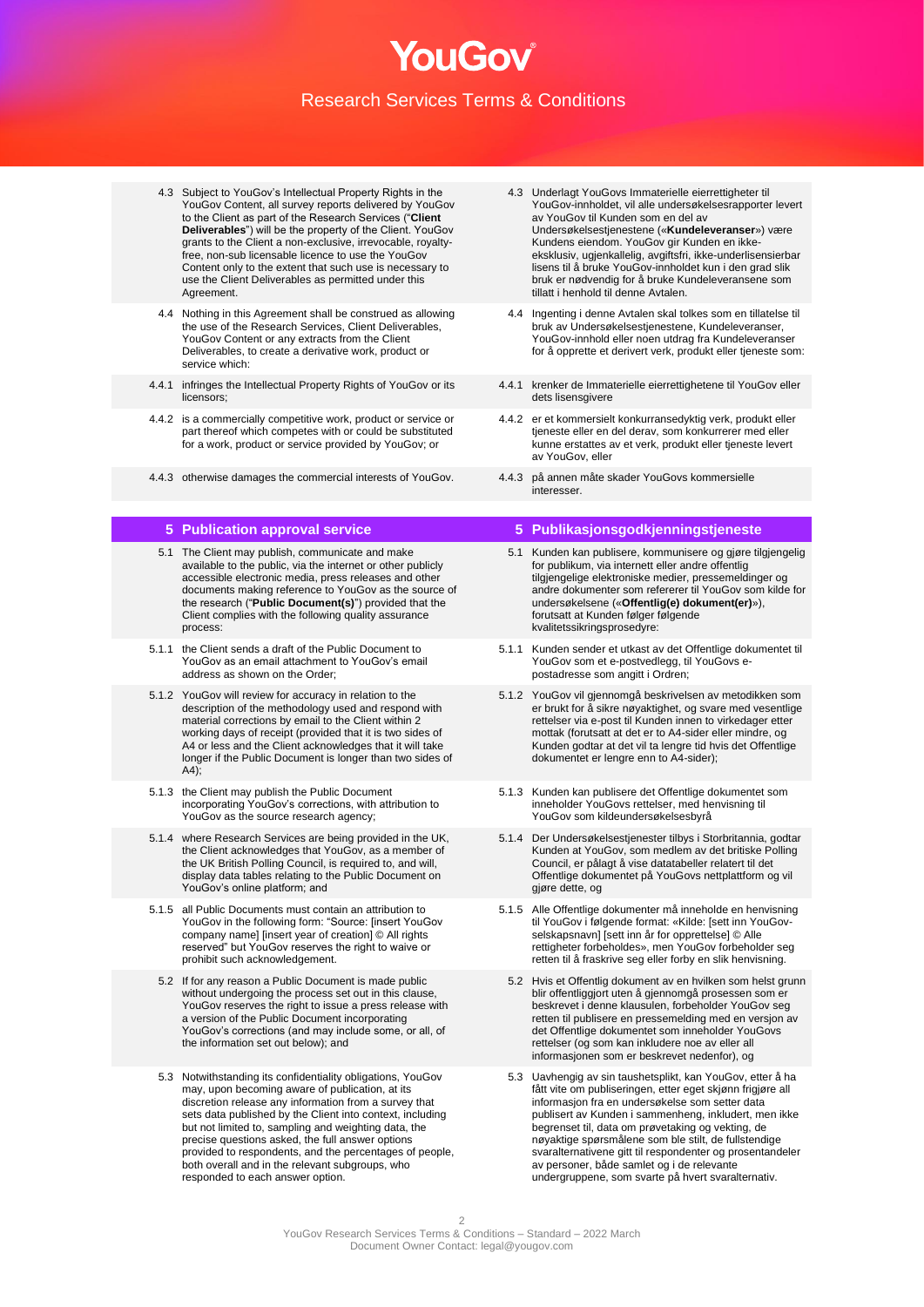- 6.1 All fees, charges and expenses will be set out in the Order, and quoted, invoiced and payable in the currency stated on the Order.
- 6.2 YouGov shall invoice the Client as set out in the Order. If the Order does not set out the invoicing schedule, YouGov shall invoice the Client in full on completion of the Research Services.
- 6.3 All invoices are payable in full within 30 days from the date an invoice is received.
- 6.4 All fees are subject to the addition of applicable sales tax or service tax, which the Client shall pay to YouGov at the prevailing rate.
- 6.5 The fees are exclusive of all disbursements and other incidental expenses incurred by YouGov on behalf of the Client with the Client's prior written approval.
- 6.6 All amounts due from the Client under this Agreement shall be paid in full without any set-off, counterclaim, deduction or withholding (other than any deduction or withholding of tax as required by law). If any such withholding or deduction is required, the Client shall, when making the payment to which the withholding or deduction relates, pay YouGov such additional amount as will ensure that YouGov receives the same total amount that it would have received if no such withholding or deduction had been required.
- 6.7 Without prejudice to YouGov's other rights, YouGov reserves the right to:
- 6.7.1 charge interest, including compound interest, at the maximum annual rate permitted by law, on any invoice remaining unpaid 30 days from the date the invoice is received; and/or
- 6.7.2 suspend performance in the event that the Client fails, or in YouGov's reasonable opinion it appears that the Client is likely to fail, to make payment when due under this Agreement or any other agreement with YouGov. The Client will be liable for fees charged by collection agencies for overdue invoices.
	- 6.8 Where the Client is an agent for a third party end client it contracts as principal and will be primarily liable for all payments due under the Order.

7.1 "Confidential Information" means the information (tangible or intangible) exchanged between the parties, which is (i) marked "confidential" or "proprietary" at the time of disclosure by the disclosing party; or (ii) by its nature or content or the circumstances surrounding disclosure is reasonably distinguishable as confidential or proprietary by the receiving party. Confidential Information includes, without limitation, information regarding the disclosing party's technology, designs, techniques, research, know-how, trade secrets, specifications, product plans, pricing, customer information, user data, current or future strategic information, current or future business plans, policies or practices, employee information, and other confidential or proprietary business and technical information.

## **6 Fees and payment 6 Avgifter og betaling**

- 6.1 Alle avgifter, gebyrer og utgifter vil bli angitt i Ordren og skal angis i pristilbud, faktureres og betales i den valutaen som er angitt i Ordren.
- 6.2 YouGov skal fakturere Kunden slik det er angitt i Ordren. Hvis Ordren ikke inkluderer faktureringsplanen, skal YouGov fakturere Kunden det fullstendige beløpet etter at Undersøkelsestjenestene er fullførte.
- 6.3 Alle fakturaer skal betales i sin helhet innen 30 dager etter at fakturaen er mottatt.
- 6.4 Alle avgifter er underlagt tilleggsskatt eller serviceavgift, som Kunden skal betale til YouGov til gjeldende sats.
- 6.5 Avgiftene inkluderer ikke eventuelle utlegg og andre tilfeldige utgifter som YouGov pådrar seg på vegne av Kunden og med Kundens forutgående skriftlige godkjenning.
- 6.6 Alle utestående beløp fra Kunden i henhold til denne Avtalen skal betales i sin helhet uten avregning, motkrav, fradrag eller tilbakeholdelse (annet enn fradrag eller forskuddstrekk som kreves etter lov). Hvis en slik tilbakeholdelse eller et slikt fradrag er påkrevd, skal Kunden, når vedkommende foretar betalingen som forskuddstrekket eller fradraget gjelder for, betale YouGov et tilleggsbeløp som vil sikre at YouGov mottar det samme totalbeløpet som hvis slik tilbakeholdelse eller fradrag ikke hadde vært påkrevd.
- 6.7 Uten at dette påvirker YouGovs andre rettigheter, forbeholder YouGov seg retten til å:
- 6.7.1 belaste renter, inkludert sammensatte renter, til maks årlig sats som loven tillater, for enhver faktura som forblir ubetalt 30 dager fra datoen fakturaen er mottatt; og/eller
- 6.7.2 innstille ytelsene hvis Kunden ikke oppfyller dette, eller hvis YouGov med rimelighet mener det er sannsynlig at Kunden ikke vil betale på forfallsdato i henhold til denne Avtalen eller annen avtale med YouGov. Kunden vil være ansvarlig for gebyrer fra inkassobyråer for forfalte fakturaer.
	- 6.8 Når Kunden er agent for en tredjepartssluttkunde, inngår den kontrakten som hovedpart og vil være primæransvarlig for alle utestående betalinger i henhold til Ordren.

### **7 Confidential Information 7 Konfidensiell informasjon**

7.1 «Konfidensiell informasjon» betyr informasjonen (materiell eller immateriell) som utveksles mellom partene, som er (i) merket som «konfidensiell» eller «proprietær» på tidspunktet for kunngjørelsen fra den avslørende parten; eller (ii) etter sin art eller innhold eller omstendighetene rundt avsløring med rimelighet kan skilles ut som fortrolig eller proprietær av mottakeren. Konfidensiell informasjon inkluderer, uten begrensning, informasjon om den avslørende partens teknologi, design, teknikker, forskning, kunnskap, forretningshemmeligheter, spesifikasjoner, produktplaner, priser, kundeinformasjon, brukerdata, aktuell eller fremtidig strategisk informasjon, nåværende eller fremtidig virksomhetsplaner, retningslinjer eller praksis, informasjon om ansatte og annen konfidensiell eller proprietær forretnings- og teknisk informasjon.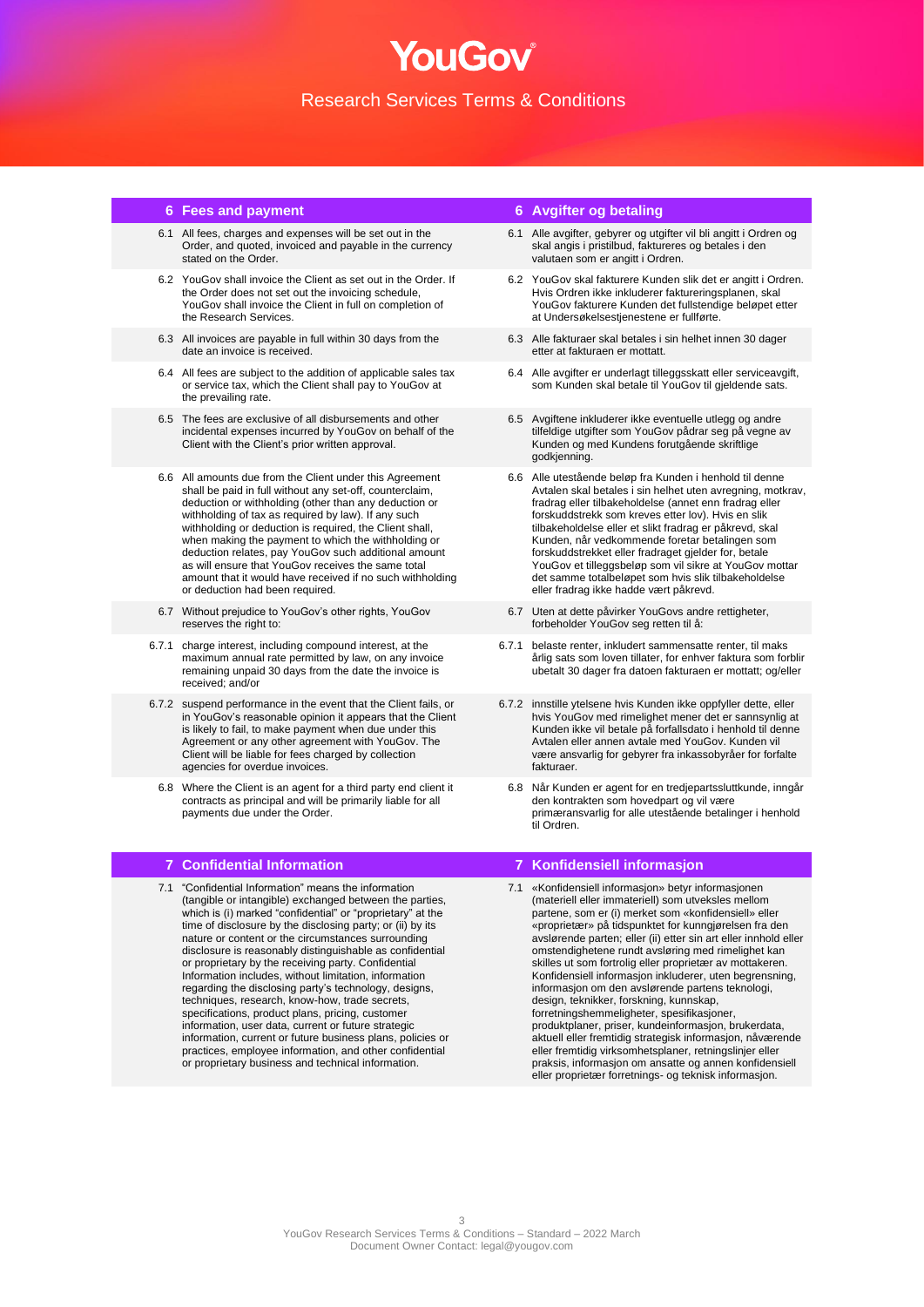- 7.2 Subject to clause 5.3, each of YouGov and the Client will keep confidential and will not disclose to any third party(other than its legal and financial advisors) any Confidential Information relating to the business and/or operations of the other party that is disclosed by or on behalf of the other party. This obligation will not apply to any information that is trivial, was known to the receiving party before disclosure, is in the public domain other than through breach of this clause or is required to be disclosed by a court, regulator or other competent authority or body.
- 7.2 Med forbehold om punkt 5.3 kan både YouGov og Kunden holdes konfidensiell og ikke utlevere til noen tredjepart (med unntak av dennes den juridiske og økonomiske rådgivere), konfidensiell informasjon om den andre partens virksomhet og/eller drift som blir gitt av eller på vegne av den andre parten. Denne forpliktelsen vil ikke gjelde for ubetydelig informasjon, informasjon som var kjent for mottakeren før utlevering, som allerede er offentlig kjent på annen måte enn ved brudd på denne klausulen eller som er pålagt å bli offentliggjort av en domstol, tilsynsmyndighet eller annen kompetent myndighet eller organ.

- 8.1 Each party agrees to comply with applicable data protection laws in relation to the Research Services.
- 8.2 In the event that a party (as data controller) requires the other party to process its personal data (as data processor) the parties will execute a separate written contract which specifies the nature of the processing due to take place and each party's responsibilities and obligations.
- 8.3 Unless otherwise specified in the Order, Client Deliverables do not contain personal data and the Client undertakes that it will not (nor attempt), alone or using a third party, to re-identify any individuals or otherwise create personal data using those materials (whether in combination with other data or otherwise).

### **9 Exclusions and limitations of liability 9 Ekskluderinger og**

- 9.1 Nothing in this Agreement will operate to exclude or limit either party's liability for death or personal injury caused by its negligence, fraud or fraudulent misrepresentation; or either party's liability under any indemnity it gives under this Agreement; or any other liability that cannot be limited or excluded by law.
- 9.2 Subject to clause 9.1, neither party shall be liable for any loss of: data; reputation; goodwill or opportunity; loss of or failure to realise expected profit, revenue, savings or any other form of pure economic loss, whether any such loss is direct or indirect; or any form of indirect, special, incidental, punitive or consequential loss or damages and, in each case, however arising.
- 9.3 Subject to clauses 9.1 and 9.2, YouGov's maximum aggregate liability to the Client for all claims (whether arising in contract, tort, breach of statutory duty or otherwise) under an Order or in relation to any Research Services, whether in respect of a single event, series of connected events or of unconnected events, shall not exceed an amount equal to one hundred per cent (100%) of the total amount of the fees paid by the Client under the relevant Order in the year in which the claim is made.
- 9.4 YouGov does not predict or assure any particular substantive results of its research in advance and makes no warranty, express or implied, as to the Research Services or the results provided, or the suitability of the Research Services for the Client's purposes.

#### **8 Data protection 8 Databeskyttelse**

- 8.1 Hver part samtykker i å overholde gjeldende lover om databeskyttelse i forbindelse med Undersøkelsestjenestene.
- 8.2 I tilfeller der en part (som behandlingsansvarlig) krever at den andre parten behandler dens personopplysninger (som databehandler), vil partene gjøre en egen skriftlig avtale som spesifiserer hvilken type behandling som skal gjennomføres og hver parts ansvar og forpliktelser.
- 8.3 Kundeleveranser inneholder ikke personopplysninger med mindre annet er spesifisert i Ordren, og Kunden forsikrer at den ikke vil (eller vil forsøke å), alene eller ved bruk av en tredjepart, gjenidentifisere enkeltpersoner eller på annen måte opprette personopplysninger ved bruk av disse materialene (enten i kombinasjon med andre data eller på annen måte).

# **ansvarsbegrensninger**

- 9.1 Ingenting i denne Avtalen vil utelukke eller begrense noen av partenes ansvar for død eller personskade forårsaket av dens uaktsomhet, svindel eller uredelig feilrepresentasjon, eller de respektive partenes erstatningsforpliktelser i henhold til denne Avtalen, eller noe annet ansvar som ikke kan begrenses eller ekskluderes ved lov.
- 9.2 Underlagt bestemmelser i klausul 9.1, er ingen av partene ansvarlig for tap av: data, omdømme, goodwill eller mulighet, tap av eller manglende realisering av forventet fortjeneste, inntekter, sparing eller annen form for rent økonomisk tap, uansett om et slikt tap er direkte eller indirekte, eller noen form for indirekte, spesielle, tilfeldige, strafferelaterte skader, tap eller følgeskader, i hvert tilfelle og uansett årsak.
- 9.3 Underlagt bestemmelser i klausulene 9.1 og 9.2, skal YouGovs maksimale samlede erstatningsansvar overfor Kunden for alle krav (enten det oppstår i forhold til kontrakt, erstatningsrettslig forhold, brudd på lovpålagt plikt eller på annen måte) i forbindelse med en Ordre eller i tilknytning til Undersøkelsestjenester, enten det gjelder en enkelt hendelse, en serie av sammenhengende hendelser eller uforbundne hendelser, ikke overstige et beløp som tilsvarer hundre prosent (100 %) av det totale avgiftsbeløpet som betales av Kunden i henhold til den relevante Ordren i det året kravet fremsettes
- 9.4 YouGov forutsier ikke og garanterer ikke noen spesifikke konkrete resultater av sine undersøkelser på forhånd, og gir ingen garantier, uttrykkelige eller underforståtte, for Undersøkelsestjenestene, for resultatene som leveres eller for Undersøkelsestjenestenes egnethet for Kundens formål.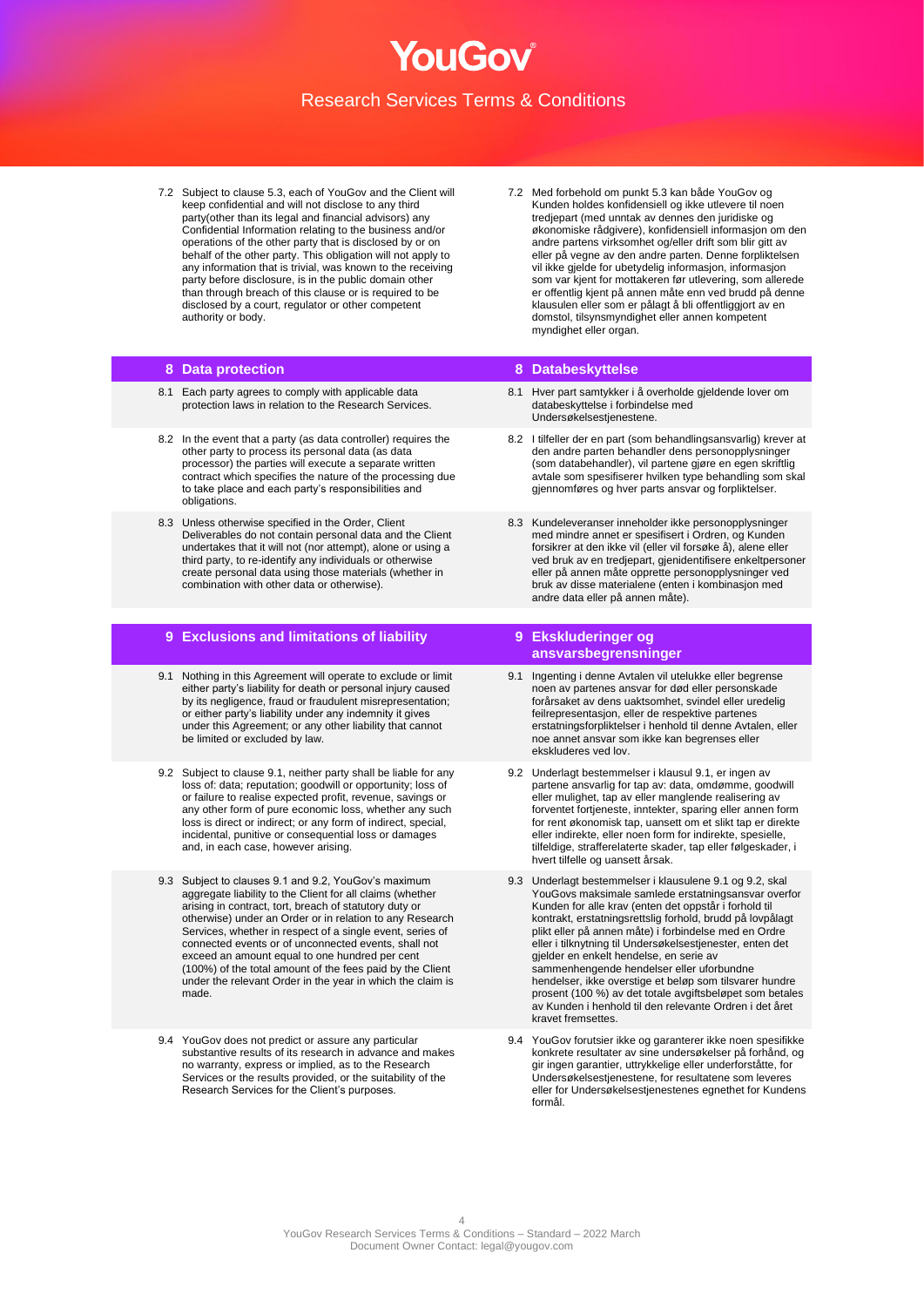- 9.5 YouGov accepts no liability for any loss suffered by the Client or by any third party (including but not limited to any client or customer of the Client) as a direct or indirect result of its use of any of data or of making any business decision, or refraining from making any such decision, based wholly or partly on the data, expression of opinion, statement or other information provided to the Client as part of the Research Services or arising from the interpretation by the Client or any third party of reports or of other data furnished by YouGov and the Client shall indemnify YouGov accordingly.
- 9.6 The Client shall also indemnify YouGov and its officers, directors, and/ or employees against any loss, damage or other liability (including costs and expenses) suffered as a result of any claim or proceedings arising in connection with the use by, or on behalf of the Client, of survey results for the purposes of: (i) comparative advertising claims; (ii) investment offerings; (iii) all litigation, including all costs connected with YouGov serving as an expert witness, where legally required by operation of law; and/or (iv) political lobbying work.
- 9.7 All warranties, guarantees, conditions or representations relating to the Research Services other than those expressly set out in these Terms (if any) are excluded to the fullest extent permitted by law, whether express, implied, oral or written.
- 9.8 Without prejudice to clause 9.6, and unless required by operation of law, the Client agrees not to call YouGov, its directors, officers and/ or group companies as a witness in any legal proceedings.

## **10 Termination and effect of termination 10 Oppsigelse og ikrafttredelse av**

- 10.1 Without affecting any other right or remedy available to it, YouGov may terminate this Agreement with immediate effect by giving written notice to the Client if:
- 10.1.1 the Client fails to pay any sum due under this Agreement when it falls due;
- 10.1.2 in YouGov's reasonable opinion, association with the Client is likely to bring YouGov into disrepute;
- 10.1.3 the Client is acquired by, or itself acquires, a competitor or competing business of YouGov; or
- 
- 10.2 Subject to clause 10.1, either party may terminate this Agreement immediately by giving written notice to the other party if the other party:
- 10.2.1 commits any material breach of any of this Agreement which cannot be remedied or commits any material breach of this Agreement which can be remedied and fails to remedy that breach and within thirty (30) days after notice from the other party giving full particulars of the breach and requiring it to be remedied; or
- 10.2.2 enters into liquidation, whether compulsory or voluntary (except for the purposes of bona fide reconstruction or amalgamation), or compounds with or makes any arrangements with its creditors or makes a general assignment for the benefit of its creditors, or has a receiver, manager, administrative receiver or administrator appointed over the whole or substantially the whole of its undertaking or assets, or if it ceases or threatens to cease to carry on its business, or makes any material change in its business, or if it suffers any analogous process in any jurisdiction.
- 9.5 YouGov påtar seg intet ansvar for tap hos Kunden eller tredjeparter (inkludert, men ikke begrenset til, enhver klient eller kunde av Kunden) som et direkte eller indirekte resultat av deres bruk av enhver data eller i forbindelse med en forretningsavgjørelse eller å avstå fra å ta en slik avgjørelse som er helt eller delvis basert på dataene, uttrykkelse av meninger, erklæring eller annen informasjon levert til Kunden som en del av Undersøkelsetjenestene eller som oppstår som følge av Kundens eller en tredjeparts rapport av andre data levert av YouGov, og Kunden skal holde YouGov skadesløs i henhold til dette.
- 9.6 Kunden skal også holde YouGov og dets lederskap, direktører og/eller ansatte skadesløse for alle eventuelle tap, skader (inkludert kostnader og utgifter) eller annet ansvar som er påført som et resultat av ethvert krav eller prosedyre som oppstår i forbindelse med at Kunden, eller andre på vegne av Kunden, bruker undersøkelsesresultater for følgende formål: (i) påstander om sammenlignende annonsering, (ii) investeringstilbud, (iii) alle rettstvister, inkludert alle kostnader forbundet med at YouGov opptrer som et sakkyndig vitne, hvor pålagt ved lov og/eller (iv) politisk lobbyarbeid.
- 9.7 Alle garantier, betingelser eller fremstillinger som gjelder andre Undersøkelsestjenester enn de som er eksplisitt angitt i disse Vilkårene (hvis noen) er ekskludert i den maksimale utstrekning det er lovmessig tillatt, enten de er uttrykkelige, underforståtte, muntlige eller skriftlige.
- 9.8 Uten at det berører klausul 9.6, og med mindre det kreves av lov, samtykker Kunden til ikke å kalle YouGov, dets styremedlemmer, offiserer og/eller konsernselskaper som vitne i noen rettslige forhandlinger.

## **oppsigelse**

- 10.1 Uten at det påvirker noen annen rettighet eller rettsmiddel selskapet har tilgjengelig, kan YouGov avslutte denne Avtalen med øyeblikkelig virkning ved å gi skriftlig beskjed til Kunden dersom:
- 10.1.1 Kunden ikke betaler et eventuelt utestående beløp i henhold til denne Avtalen når det forfaller
- 10.1.2 etter YouGovs rimelige mening. tilknytning til Kunden sannsynligvis vil føre til at YouGov settes i vanry;
- 10.1.3 Kunden anskaffer, eller selv anskaffer, en konkurrent eller konkurrerende virksomhet fra YouGov; eller
- 10.1.4 the Client breaches their obligations in clause 3.1. 10.1.4 Kunden overholder ikke sine forpliktelser iht. klausul 3.1.
	- 10.2 Med forbehold i bestemmelsene i punkt 10.1, kan hver part kan avslutte denne Avtalen umiddelbart ved å gi skriftlig beskjed til den andre parten, hvis den andre parten:
	- 10.2.1 begår et vesentlig brudd på en hvilken som helst bestemmelse i denne Avtalen som ikke kan utbedres, eller begår et vesentlig brudd på Avtalen som kan utbedres, men ikke foretar utbedringen innen tretti (30) dager etter varsel fra den andre parten med fullstendige opplysninger om bruddet og med krav om at dette må utbedres; eller
	- 10.2.2 går inn i en likvidasjons- eller avviklingsprosess, enten det er pålagt eller frivillig (med unntak av en genuin rekonstruksjon eller sammenslåing), eller slår seg sammen med eller gjør avtaler med kreditorene eller gjennomfører en generell tilordning til fordel for kreditorene, eller oppnevner en mottaker, leder, administrativ mottaker eller administrator som ansvarlig for hele eller vesentlige deler av virksomheten eller eiendelene, eller hvis det opphører eller truer med å slutte å drive sin virksomhet, eller gjør vesentlige endringer i virksomheten, eller hvis det går gjennom en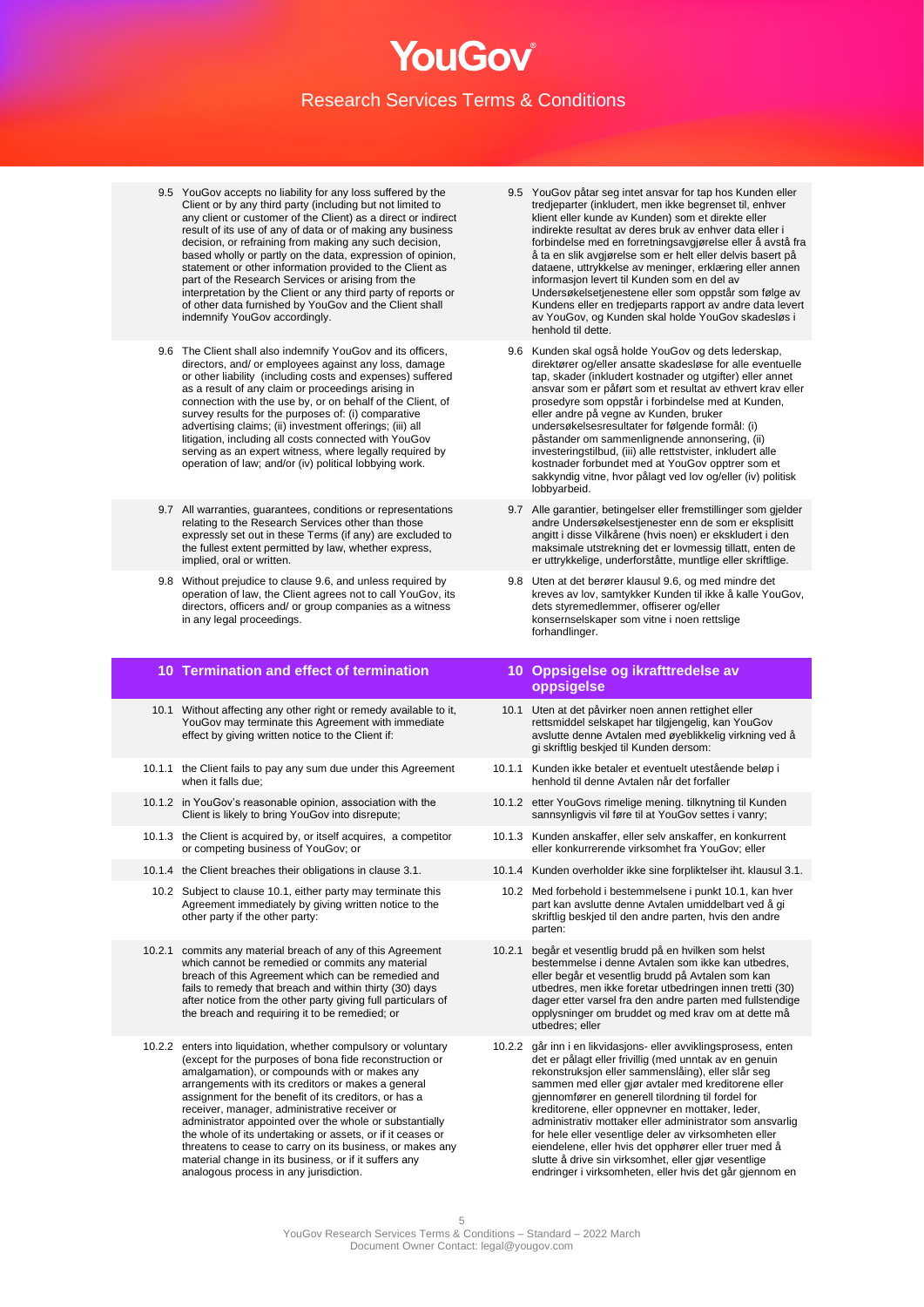- 10.3 The Client may terminate all or part of the Research Services for convenience provided that it provides written notice and the following early termination fees shall be payable by the Client within 30 days of receipt by YouGov of the Client's written notice of termination:
- 10.3.1 at any time prior to the finalisation of the questionnaire(s) – 25% of the total fees due under the Order;
- 10.3.2 after any questionnaire is finalised but prior to the commencement of any fieldwork – 50% of the total fees due under the Order;
- 10.3.3 after any fieldwork has commenced but before delivery of results – 75% of the total fees due under the Order;
- 10.3.4 at any point following the delivery of any results 100% of the total fees due under the Order.
- 10.4 Without affecting any other right or remedy available to it, YouGov may suspend the supply of Research Services under any Order or any other agreement between the Client and YouGov if the Client fails to pay any amount due on the due date for payment, the Client becomes subject to any of the events listed in clause 10.2.2, or YouGov reasonably believes that the Client is about to become subject to any of them.
- 
- 10.5.1 immediately pay to YouGov any YouGov's outstanding invoices and interest; and
- 10.5.2 have no right to use any materials or deliverables provided by YouGov prior to making payment in accordance with this clause.
- 10.6 Termination shall not affect any rights, remedies, obligations or liabilities of the parties that have accrued up to the date of termination, including the right to claim damages in respect of any breach of this Agreement, which existed at or before the date of termination or expiry.

- 11.1 Force majeure: neither party shall be in breach nor liable for delay in performing, or failure to perform, any of its obligations under this Agreement (other than the Client's obligation to pay fees due) if such delay or failure results from events, circumstances or causes beyond its reasonable control, including but not limited to, diseases, epidemics or pandemics.
- 11.2 Publicity: YouGov shall have the right to make any press announcement or statement in connection with this Agreement and respond to any request to make the same.
- 11.3 Assignment: the rights and obligations of the Client may not be transferred to any other person, without YouGov's prior written consent. YouGov may at any time assign, subcontract, delegate, otherwise transfer, or deal in any other manner with any or all of its rights and obligations under this Agreement.
- 11.4 No third party rights: no third party may enforce any provisions of this Agreement.

lignende prosess i en hvilken som helst annen iurisdiksion

- 10.3 Kunden kan etter eget ønske si opp hele eller deler av Undersøkelsestjenestene forutsatt at den gir skriftlig varsel, der de følgende avgiftene for tidlig oppsigelse skal betales av Kunden innen 30 dager fra YouGov mottar Kundens skriftlige oppsigelsesvarsel:
- 10.3.1 når som helst før avsluttet spørreskjemagjennomføring 25 % av de totale avgiftene som skal betales i forbindelse med Ordren
- 10.3.2 etter at eventuelle spørreskjema er fullført, men før feltarbeidet påbegynnes – 50 % av de totale avgiftene som skal betales i forbindelse med Ordren
- 10.3.3 etter at eventuelt feltarbeid er påbegynt, men før resultatene er overlevert — 75 % av de totale avgiftene som skal betales i forbindelse med Ordren
- 10.3.4 når som helst etter overlevering av eventuelle resultater – 100 % av de totale avgiftene som skal betales i forbindelse med Ordren.
	- 10.4 Uten at dette har betydning for andre rettigheter eller rettsmidler selskapet har tilgang til, kan YouGov innstille leveransen av Undersøkelsestjenester under en hvilken som helst Ordre eller noen annen avtale mellom Kunden og YouGov hvis Kunden ikke betaler et utestående beløp på forfallsdato for betaling, hvis noen av hendelsene som er oppført i klausul 10.2.2 gjelder for Kunden eller hvis YouGov med rimelighet mener at noen av dem er i ferd med å bli gjeldende for Kunden.
- 10.5 On termination for any reason the Client shall: 10.5 Ved oppsigelse av en hvilken som helst grunn skal Kunden:
	- 10.5.1 umiddelbart betale YouGov alle eventuelle utestående fakturaer og renter, og
	- 10.5.2 ikke ha noen rettigheter til å bruke materiale eller leveranser fra YouGov før betaling er gjennomført i samsvar med denne klausulen.
		- 10.6 Oppsigelse skal ikke påvirke noen av partenes rettigheter, rettsmidler, forpliktelser eller ansvar som har påløpt før oppsigelsesdatoen, inkludert retten til å kreve erstatning i forbindelse med brudd på denne Avtalen, som eksisterte på eller før datoen for oppsigelse eller utløp.

#### **11 General 11 Generelt**

- 11.1 Force majeure: Ingen av partene skal opptre i strid med eller være ansvarlig for forsinkelse i utførelse eller manglende utførelse av noen av sine forpliktelser i henhold til denne Avtalen (annet enn Kundens forpliktelse til å betale forfalte avgifter) hvis en slik forsinkelse eller unnlatelse skyldes hendelser, omstendigheter eller årsaker utenfor dens rimelige kontroll, inkludert, men ikke begrenset til, sykdommer, epidemier eller pandemier.
- 11.2 Publisitet: YouGov skal ha rett til å publisere alle slags pressemeldinger eller uttalelser i forbindelse med denne Avtalen og til å svare på enhver forespørsel om å gjøre det.
- 11.3 Overføring: Rettighetene og pliktene Kunden har kan ikke overføres til noen annen person uten YouGovs forutgående skriftlige samtykke. YouGov kan når som helst overføre, utkontraktere, delegere, overføre eller på annen måte håndtere enkelte eller alle sine rettigheter og plikter i henhold til denne Avtalen.
- 11.4 Ingen tredjepartsrettigheter: Ingen tredjepart kan håndheve noen bestemmelser i denne Avtalen.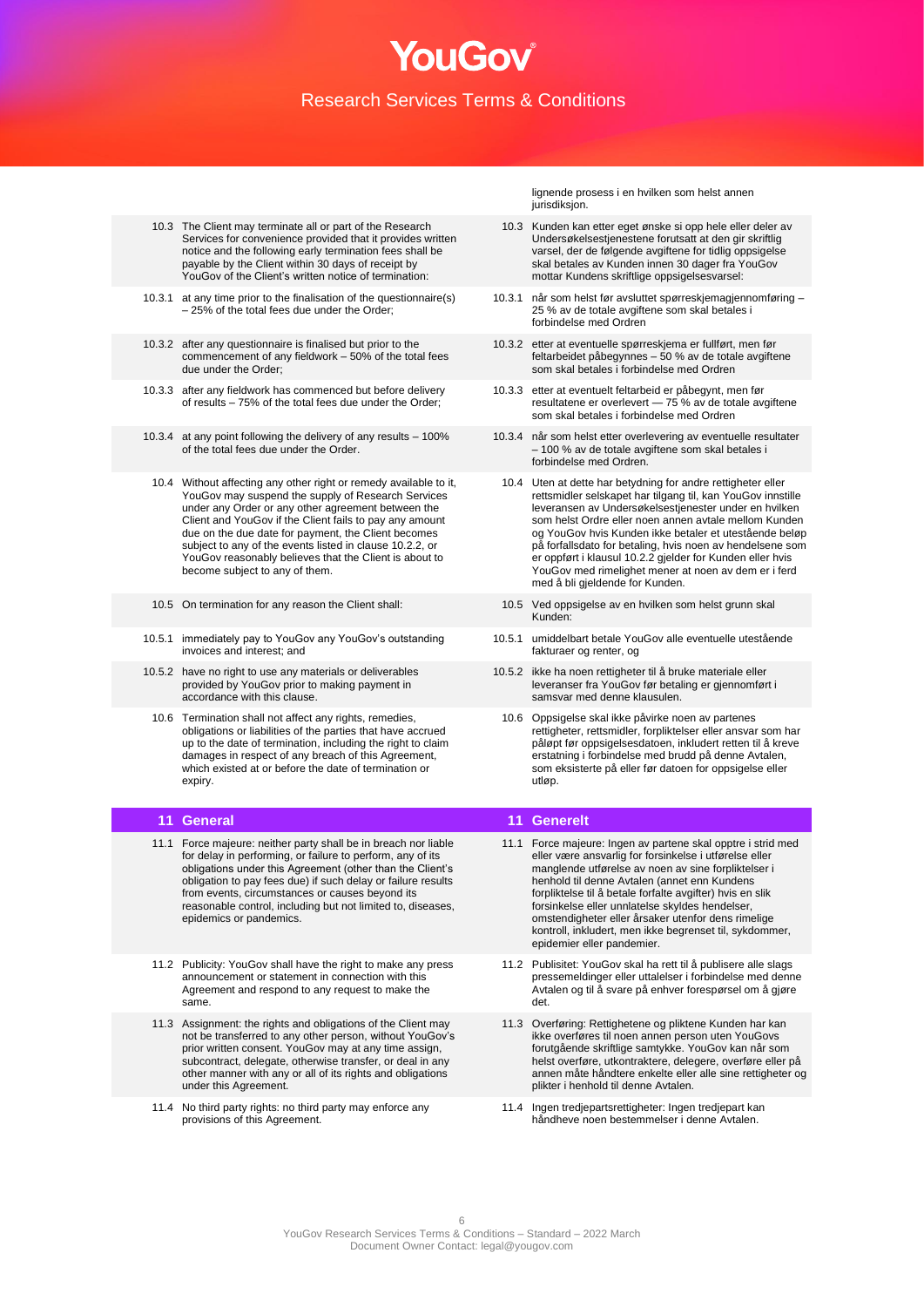- 11.5 Local laws: each party shall comply with locally applicable laws and any requests from legal authorities in relation to this Agreement or any Order . The terms of this Agreement shall apply to the maximum extent permitted by local laws. The invalidity or unenforceability of any part of this Agreement does not entail the invalidity of the entire agreement.
- 11.6 Authorised signatory: the Client confirms that the person signing the Order is authorised to sign and bind the Client.
- 11.7 Survival: the rights and obligations of the parties under sections titled Confidential Information, Termination and effect of termination, Intellectual Property Rights, Data Protection, Fees and payment, Publication approval service, General and Governing Law and jurisdiction shall survive the expiration or termination of this Agreement.
- 11.8 Relationship of the parties: The relationship of parties established by this Agreement shall be that of independent contractors and nothing contained in this Agreement shall be construed to constitute the parties as principal and agent, employer and employee, franchisor and franchisee, partners, co-owners or otherwise as participants in a joint venture or common undertaking.
- 11.9 Non-reliance: The Client acknowledges that it is not entering into this Agreement in reliance on any statements, representations or promises not expressly included within this Agreement.
- 11.10 Notices: Notices or any other communications required or permitted under this Agreement shall be given in writing, in English, and delivered by (i) hand in person to the registered address of a party, or (ii) e-mail followed by a registered mail (return receipt requested) or international reputable courier delivery addressed to the relevant party and shall then be deemed to have been duly received by the recipient.
- 11.5 Lokale lover: Hyer part skal overholde lokalt gjeldende lover og eventuelle forespørsler fra juridiske myndigheter i forbindelse med Avtalen eller en Ordre. Vilkårene i denne avtalen skal gjøres gjeldende i den grad det er tillatt i henhold til lokal lov. Ugyldigheten eller deler som ikke kan gjennomføres i henhold til denne Avtalen innebærer ikke at hele Avtalen gjøres ugyldig.
- 11.6 Signaturberettigelse: Kunden bekrefter at personen som signerer Ordren er autorisert til å signere og binde Kunden.
- 11.7 Overlevelse: rettighetene og pliktene til partene under seksjoner med tittelen konfidensiell informasjon, oppsigelse og effektene av dette, immaterielle rettigheter, databeskyttelse, gebyrer og betaling, publikasjonsgodkjenningstjeneste, generell og styrende lov og jurisdiksjon skal gjøres gjeldende etter opphør av denne avtalen.
- 11.8 Partenes forhold: Forholdet mellom partene som er opprettet ved denne avtalen skal være i form av uavhengige entreprenører, og ingenting i denne avtalen skal fremstille partene som oppdragsgiver og agent, arbeidsgiver og ansatt, franchisegiver og franchisetaker, partnere, medeiere eller på annen måte som deltakere i et joint venture eller et felles foretak.
- 11.9 Ikke avhengig: Kunden erkjenner at den ikke inngår denne avtalen med tilknytning til uttalelser, fremstillinger eller løfter som ikke uttrykkelig er inkludert i denne avtalen.
- 11.10 Varsler: Varsler eller annen kommunikasjon som kreves eller er tillatt i henhold til denne avtalen skal gis skriftlig, på engelsk, og leveres (i) personlig til den registrerte adressen til en part, eller via (ii) e-post etterfulgt av en registrert post (med forespørsel om returkvittering) eller internasjonal anerkjent budtjeneste adressert til den aktuelle parten, og skal da anses å være behørig mottatt av mottakeren.